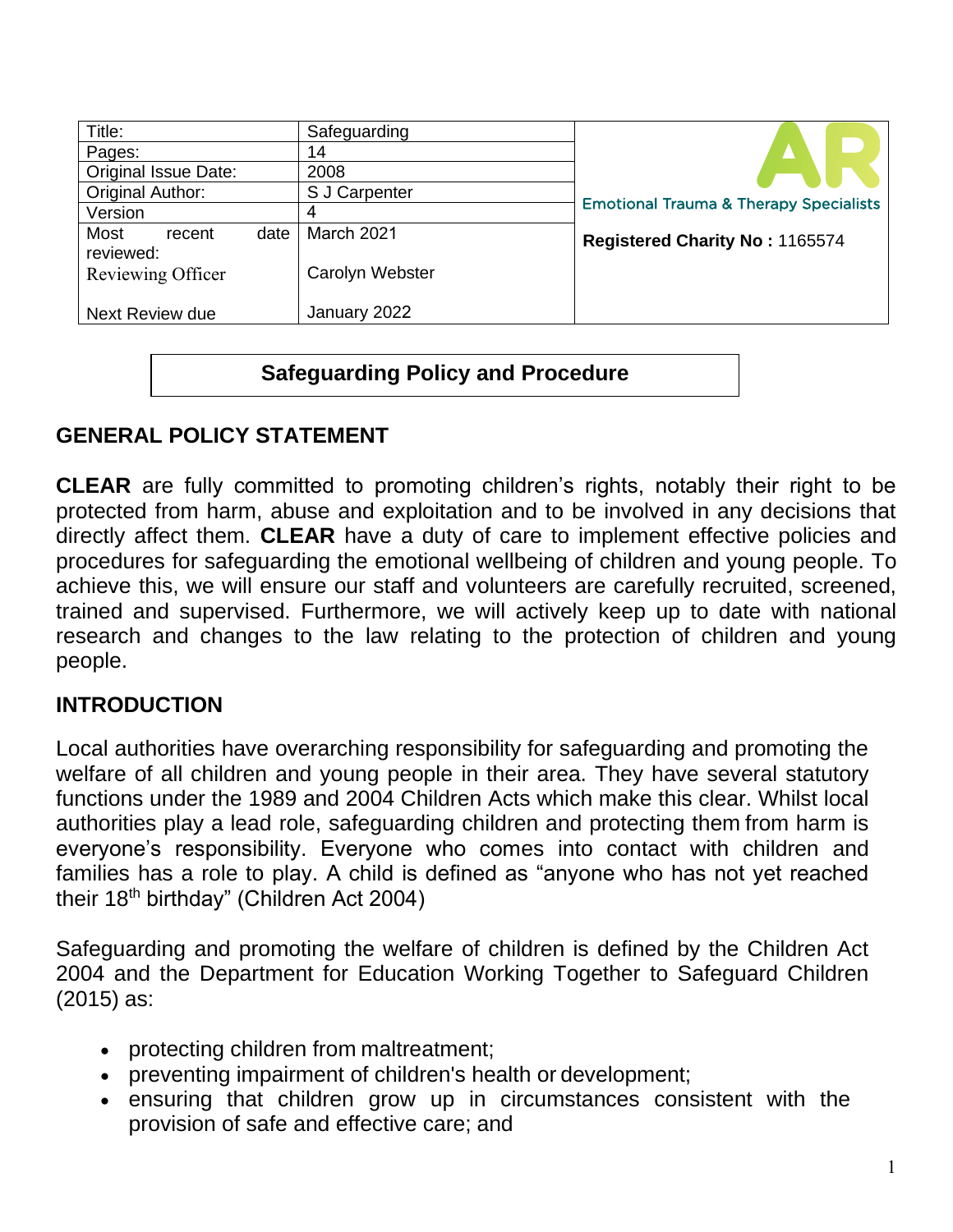• taking action to enable all children to have the best outcomes.

.

Working Together seeks to emphasise that effective safeguarding systems are those where:

- the child's needs are paramount, and the needs and wishes of each child, be they a baby or infant, or an older child, should be put first, so that every child receives the support they need before a problem escalates;
- all professionals who come into contact with children and families are alert to their needs and any risks of harm that individual abusers, or potential abusers, may pose to children;
- all professionals share appropriate information in a timely way and can discuss any concerns about an individual child with colleagues and local authority children's social care;
- high quality professionals are able to use their expert judgement to put the child's needs at the heart of the safeguarding system so that the right solution can be found for each individual child;
- all professionals contribute to whatever actions are needed to safeguard and promote a child's welfare and take part in regularly reviewing the outcomes for the child against specific plans and outcomes;
- LSCBs coordinate the work to safeguard children locally and monitor and challenge the effectiveness of local arrangements;
- When things go wrong Serious Case Reviews (SCRs) are published and transparent about any mistakes which were made so that lessons can be learnt; and
- Local areas innovate and changes are informed by evidence and examination of the data.

Ultimately, effective safeguarding of children can only be achieved by putting children at the centre of the system, and by every individual and agency playing their full part, working together to meet the needs of our most vulnerable children.

Effective safeguarding arrangements in every local area should be underpinned by two key principles:

- safeguarding is everyone's responsibility: for services to be effective each professional and organisation should play their full part; and
- a child-centred approach: for services to be effective they should be based on a clear understanding of the needs and views of children.

This policy shows a commitment to protecting and safeguarding children against potential harm or actual harm. It provides guidance to all staff as they work with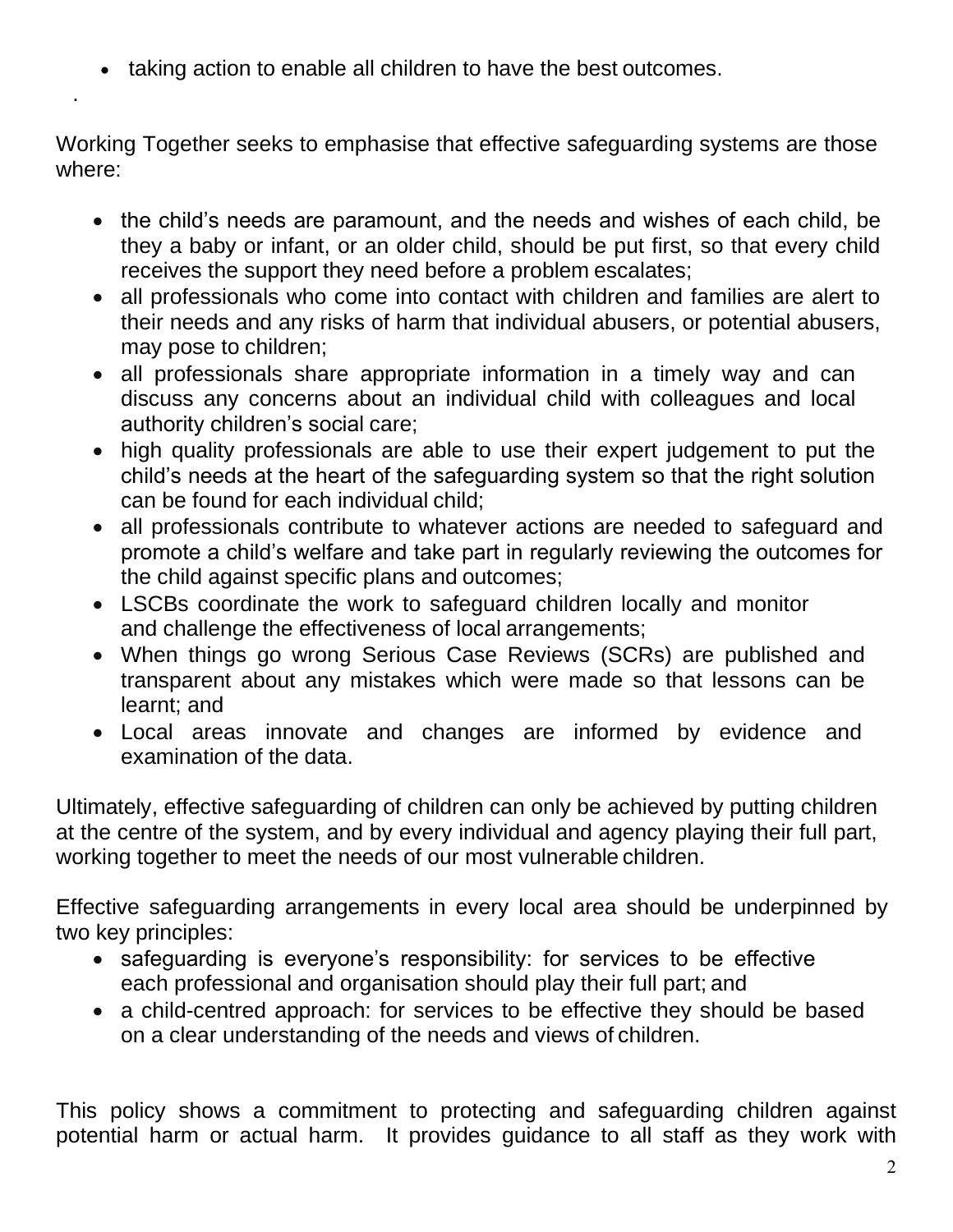colleagues to address any safeguarding concerns and promotes successful multiagency working.

The lead responsibility for establishing and co-ordinating this process within a multiagency framework lies with the local councils (Social Services). However, staff at Clear will work in partnership with relevant agencies to protect and safeguard individual service users.

## **SCOPE**

This policy relates to all children and young people age  $0 - 18$  years, in accordance with Department of Health Guidance.

It demonstrates a commitment to acting promptly whenever a concern is raised about a child or about the behaviour of an adult, and will work with the appropriate statutory bodies when an investigation into child abuse is necessary.

We will commit to safeguard children and young people by:

- Valuing them, listening to them and respecting them
- Adopting safeguarding guidelines through procedures and a code of conduct for all staff and volunteers
- Recruiting staff and volunteers safely ensuring all necessary checks are made
- Sharing information about safeguarding and good practice with children, parents, carers, staff and volunteers
- Sharing information about concerns with agencies on a need to know basis
- Providing effective management for staff and volunteers though supervision, support and training.

All CLEAR staff, employed, contracted or volunteers will work to uphold the integrity of this policy and adhere to the protocols set out. Failure to do so will be considered a breach of contract and may lead to disciplinary action and termination of employment.

All new staff will be subject to the Safer Recruitment Checks as set out in the Recruitment Policy.

## **PURPOSE**

The safeguarding of children and identification of children at risk of harm is the responsibility of everyone. CLEAR work with adults children and their parents/carers' who have suffered domestic abuse and sexual violence therefore staff and volunteers are likely to encounter a child at risk during their normal duties.

CLEAR take their responsibility seriously and set out operational standards to assist staff to meet their own personal and professional duty of care to children and young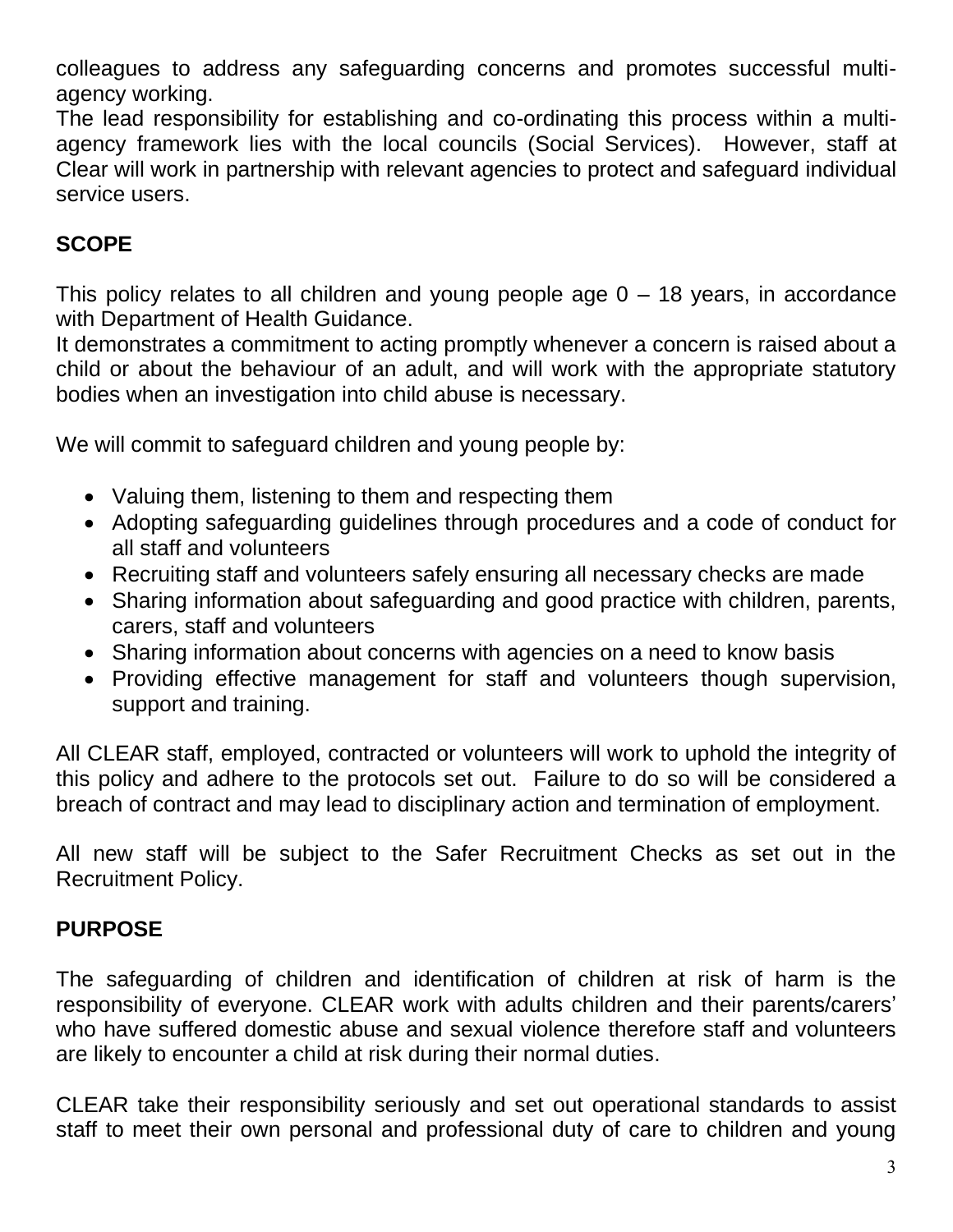people who are believed to be at risk. CLEAR are fully committed to implementing the multi-agency procedures and guidance published by the Local Safeguarding Children Boards (now named the Safeguarding Children Partnership) by:

- Ensuring that there is a consistent and effective response to any concerns, allegations or disclosure of abuse
- Supporting staff in reporting and investigating incidents of child abuse
- Ensure that all relevant staff have sufficient knowledge and up to date training to successfully implement these procedures
- Contribute towards any multi-agency strategy meetings, child protection investigations, case conferences and child protection plans
- Contribute to raising awareness of child abuse and give clear messages that it is everyone's responsibility and that protecting a child at risk is everyone's paramount concern
- All staff have an ethical and professional duty of care to act if they;
	- ➢ Witness abuse
	- ➢ Receive information about abuse, suspected abuse or concerns about the care or treatment of a child at risk
	- ➢ Have concerns or suspicions about possible abuse or inappropriate care.

CLEAR implement Safeguarding Procedures when there is an allegation of abuse against a child or young person.

## **AIMS AND PRINCIPLES**

- 1. It is CLEAR's policy that ALL children have a right to protection from all exploitation, neglect, physical, sexual and verbal abuse. The organisation is committed to its responsibilities to safeguard the safety and welfare of all children with whom it works.
- 2. It is CLEAR's practice to be non-discriminatory, non-stigmatizing and sensitive to race, culture, faith, gender, language, disability and sexual orientation. In order to make sound and informed judgments about a child's needs and the carer's ability to meet those needs, it is important that staff are sensitive to different family patterns, life styles and child rearing practices.
- 3. The welfare of this child is paramount and respect should be shown for a child's rights, wishes and feelings. In all cases the parents, family and child must be treated with honesty, understanding and sympathy. Effective safeguarding systems are child centred. Failings in safeguarding systems are too often the result of losing sight of the needs and views of the children within them, or placing the interests of adults ahead of the needs of children.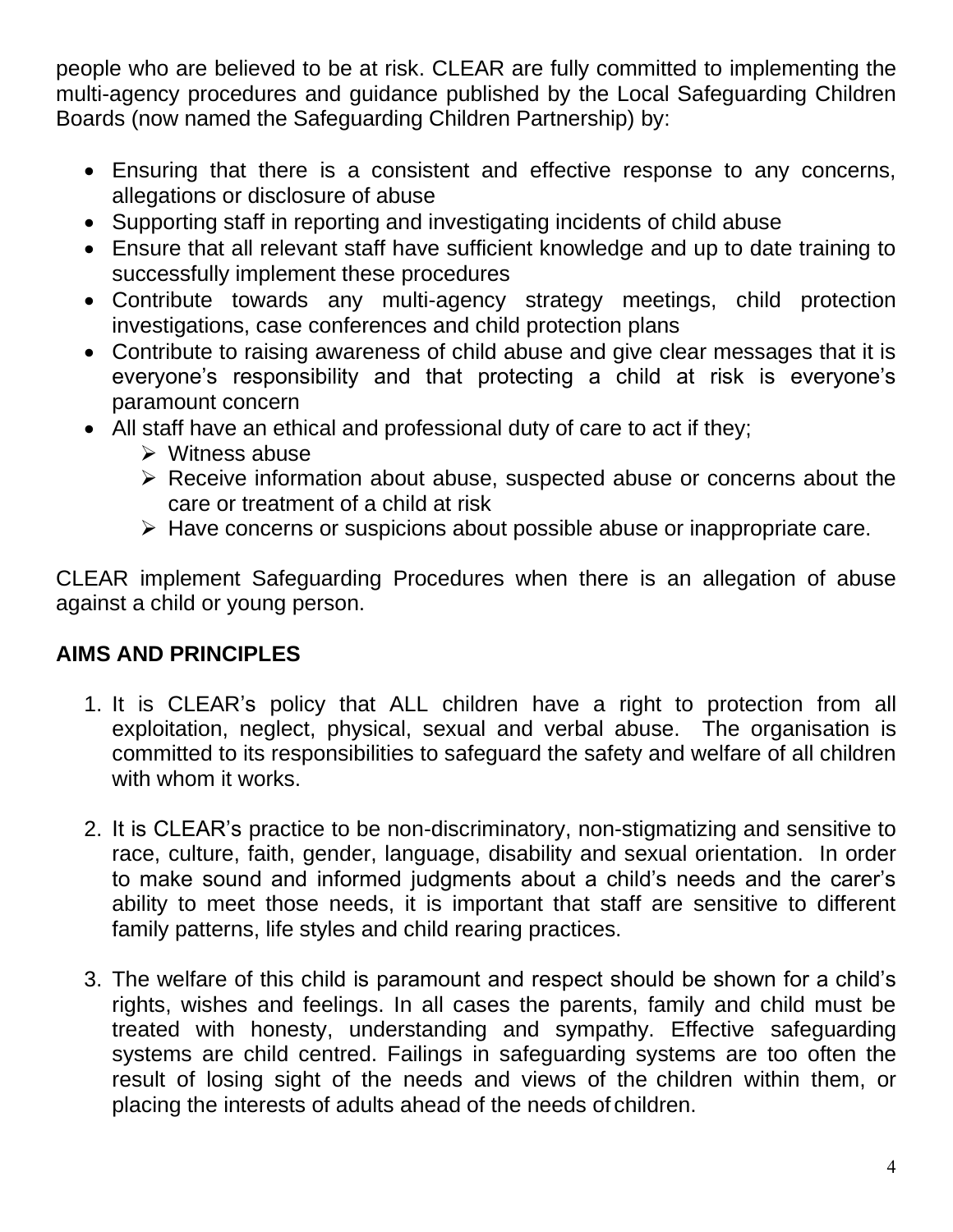4. CLEAR aim to work in co-operation with families where appropriate and any other relevant agencies.

## **NAMED PERSONS AND DUTIES**

#### **Designated Safeguarding Lead: Nicola Henderson, Clinical Lead Designated Safeguarding Officers Training and Prevention Manager: Maria Adams Nicola Henderson Children and Young People Clinical Lead Lexi Painter: Adult Clinical Lead**

It is good practice for all organisations, however small, to identify at least one person to be responsible for dealing with allegations or suspicions of abuse against a child. This person is known as the designated person. For CLEAR the Designated Safeguarding Lead is the Clinical Lead for the Childrens and Young People services. The Designated Safeguarding Officers are The Preventive and Education Lead and Quality Assurance Lead/Referrals Co-ordinator. In the absence of these named persons the chair of the charity Sue Brown should be contacted. Please note if a child is believed to be in immediate danger of significant harm and the above-named persons are uncontactable then a team member should make the referral to the Safeguarding Unit (MARU) using the agreed form and process.

The role of the designated person(s) is to:

- Ensure updated information and advice is provided to staff and volunteers on safeguarding children issues. Also, to ensure that procedures are implemented, followed and in particular, to inform social work/health of relevant concerns regarding children at risk
- Be aware of the Local Safeguarding Children Board(Safeguarding Children Partnership) safeguarding children procedures
- Ensure that appropriate information is available at the time or referral and that the referral is confirmed in writing, under confidential cover as quickly as possible (ie. within 24 hours)
- Liaise with children's service authorities and other agencies, as appropriate
- Where an allegation has been made against a member of staff the Services Manager and Chief Executive must be informed immediately and follow the *Managing Allegations of Abuse Against Staff* Policy
- Ensure that an individual case record is maintained of the action taken by CLEAR, communication between other agencies and the outcome of the case
- Play a key role to ensuring that all staff have been trained to Safeguarding Level 3 within CLEAR by monitoring the training needs of staff
- Provide a de-brief session following any incidents within Clear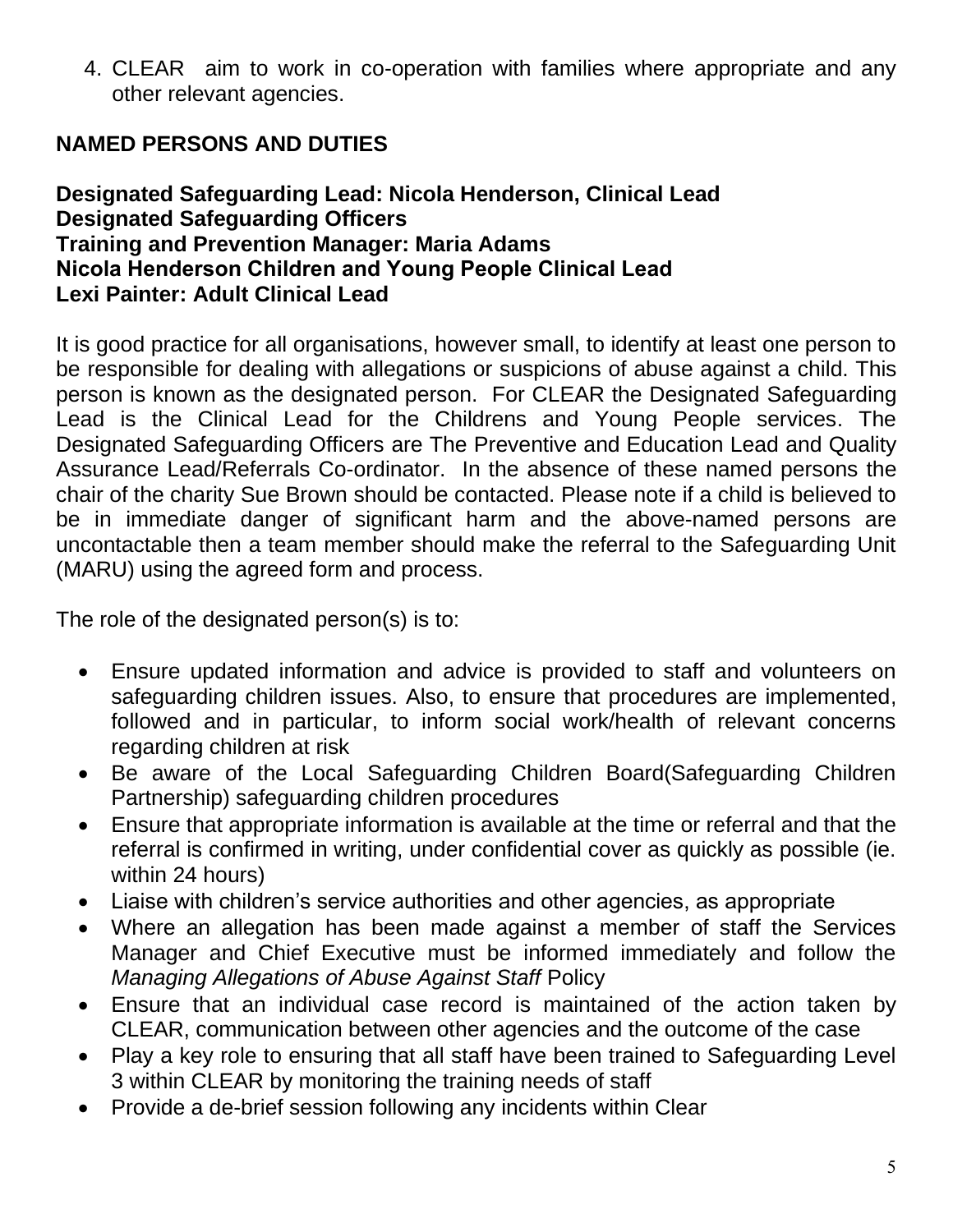## **ALL OTHER STAFF**

All members of CLEAR, trustees, staff (contracted and employed) or volunteers will work to uphold the integrity of this policy and adhere to the protocols set out.

Staff and volunteers should:

- Understand what abuse is and know what to do if there are any concerns
- Listen actively to service users and be observant

• Make sure the service recognises the need to train staff on abuse and whistle blowing

- Record and report any concerns using the Safeguarding Children procedures
- Know that concerns may be low-level and minor, but cumulatively may add up to something serious
- Understand responsibilities and report any concerns
- Understand what the whistle-blowing policy is and what to do if concerns are not dealt with
	- Understand ways in which service users may be at risk
- Contribute views and opinions about the service, and how it could be improved
- Undertake appropriate training, and use opportunities to learn and develop in the job

All Clear staff, contracted, employed or volunteers will work to uphold the integrity of this policy and adhere to the protocols set out. Failure to do so will be considered a breach of contract and may lead to disciplinary action and termination of employment.

## **1. THE PROCESS**

The named person(s) for CLEAR is the Designated Safeguarding Lead **Nicola Henderson**, Clinical Lead for Children and Young People services and the Safeguarding Officers are; Lexi Painter (Adult Clinical Lead) Maria Adams (Preventive and Education Lead). (If they are not available then the chair of the charity or CEO should be contacted. Absences of the named person should not prevent a team member from making a referral if the child is in imminent danger from significant harm.)

It is important that all members of staff with concerns about a particular child should discuss these concerns with the Named Person and their supervisors and that any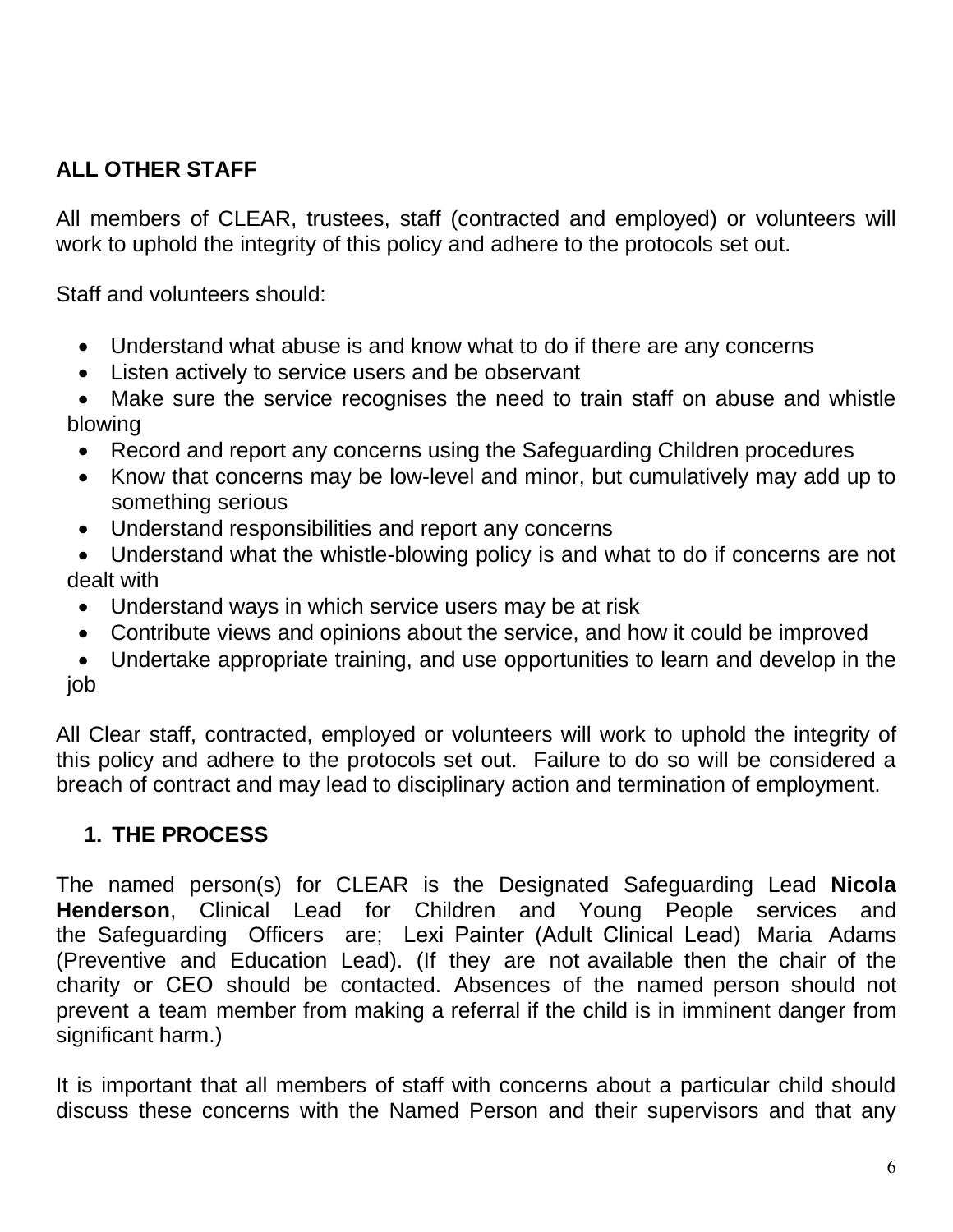observations and information is passed on and noted via a Notification Form (see appendix 3).

The Named person can then discuss any further concerns with the Supervisor or Line Manager and The MARU to decide if further action is appropriate.

All notification forms must be provided by email and hard copy to the relevant named person to ensure a log made and paper file maintained.

- Information on the process of reporting allegations or suspicions of abuse, who to call and their contact details can be found in Appendix 1.
- Guidance is provided by the LSCB for reporting suspected abuse and what should be provided can be found in in Appendix 2.
- A Notification sheet for all staff to use if a disclosure is being made can be found in Appendix 3.

## **2. SAFER RECRUITMENT AND TRAINING OF STAFF AND VOLUNTEERS**

Protecting children from abuse is an integral part of the organisation's recruitment and training policies.

- All staff and volunteers are required to provide references before they are permitted to work with CLEAR. An Enhanced Criminal Records Bureau check will be required at the earliest opportunity and no lone working will be permitted until the DBS check has been received and found to be clear.
- All staff and volunteers will have had prior training on domestic violence and abuse awareness and will be asked to attend at least every 2 years safeguarding training appropriate to their work.
- At least two Trustees will have undertaken up to date Safeguarding training.

## **3. CONFIDENTIALITY**

Children **cannot** be offered confidentiality concerning allegations of abuse and must be made aware of this at time of disclosure.

All other information and discussions concerning children will remain confidential within the team, or where additional support is needed by outside agencies will only be disclosed on a need to know basis.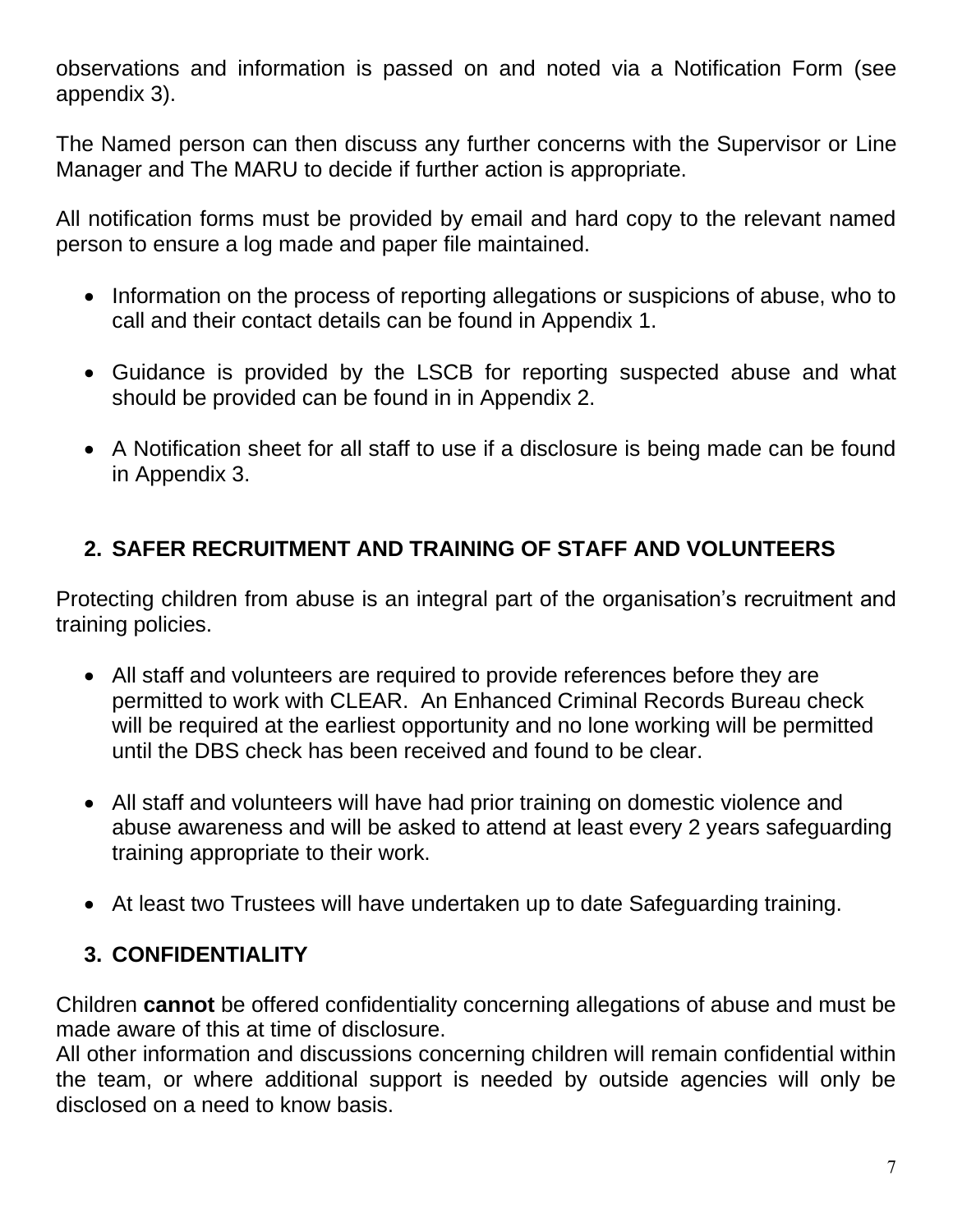### **4. MANAGING ALLEGATIONS OF ABUSE AGAINST STAFF**

CLEAR are aware of their statutory duty to report any incident where a member of staff has been accused of abusing a person under the age of 18 years. The Chief Executive has responsibility for "managing an allegation of abuse against people who work with children" under section 6.32 of Working Together to Safeguard Children (2010).

Any allegations **must** be reported to **the Safeguarding lead** immediately when you become aware of them. All allegations will be reported to the appropriate Local Authority Designated Officer (LADO) of the local Safeguarding Children's Board. This process is described on the [www.swcpp.org.uk](http://www.swcpp.org.uk/) website and in the Managing Allegations of Abuse Against Staff Policy

### **PLEASE NOTE: That CLEAR adheres to the SW Safeguarding policies which are available on the following website**

**www**[.online-procedures.co.uk/swcpp/](http://www.online-procedures.co.uk/swcpp/)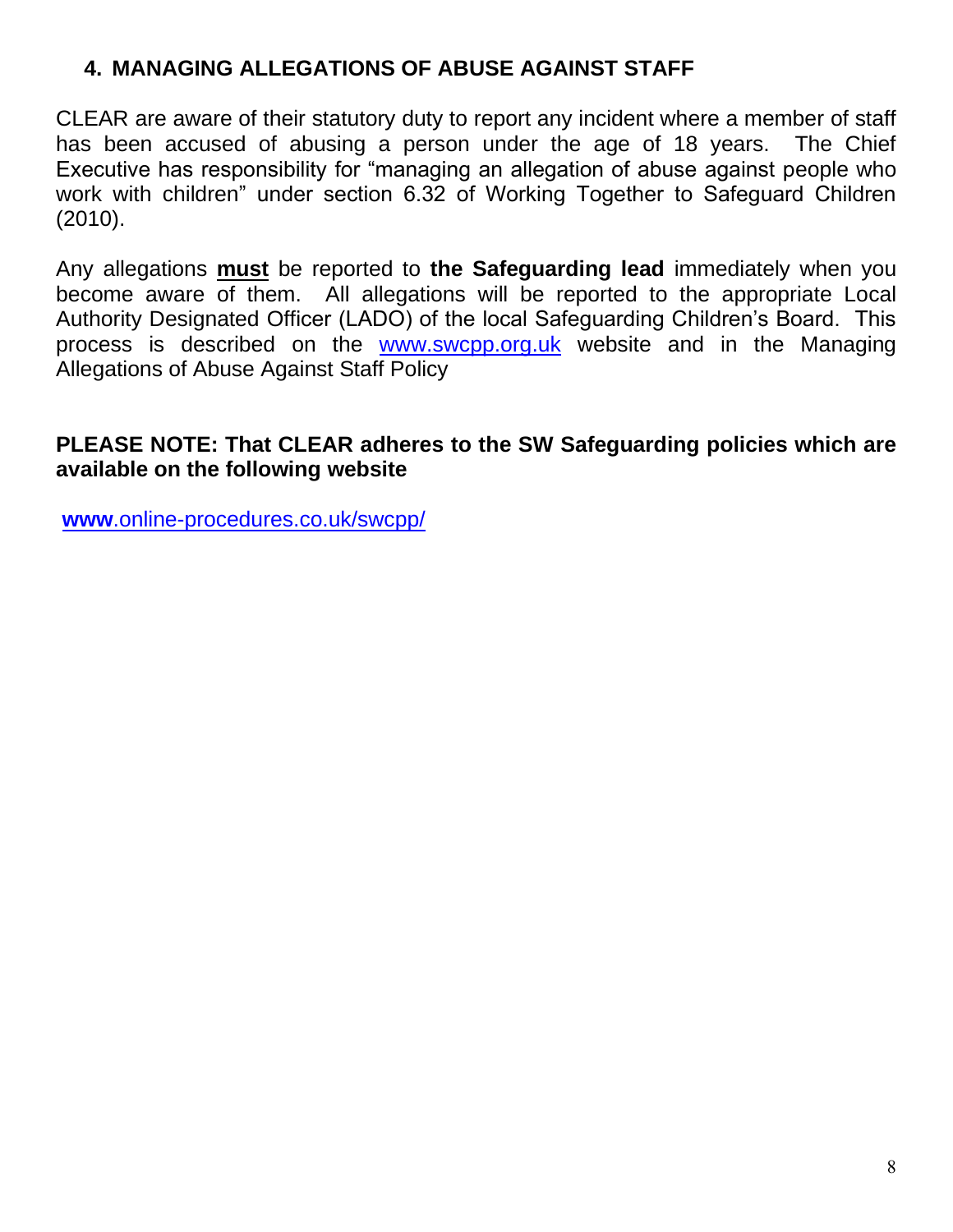### **APPENDIX 1**

## **CLEAR CHILD PROTECTION PROCEDURES**

### **What to do if you are concerned a child is being abused**

If you suspect that a child is being abused, seek advice from the Designated Safeguarding Lead or Officers (Nicola Henderson, Franchesca Rose, Maria Adams, Lexi Painter) They will work with you to decide what further actions should be taken.

### **What to do if you have concerns about a child's welfare:**

• All Staff- Complete Notification Form and e-mail to Nicola Henderson and Safeguarding Officer working with you

- Discuss with Designated Safeguarding Officer .
- If needed Designated Safeguarding Officer will discuss with Safeguarding Lead

• If it is agreed that concerns are appropriate, refer to Multi Agency Referral Unit, and/or Police (see Appendix 2 for contact numbers).

- Follow-up in writing within 48 hours
- MARU should acknowledge receipt of referral and decide on course of action within one working day
	- MARU should feedback to referrer on next course of action

• *If you are concerned by the decision of MARU you must discuss this with the named Designated Safeguarding Lead as a priority.*

• If you have No further child protection action you need to ensure a record of concerns is kept.

### **Contact Details for named persons:**

**Safeguarding Lead Nicola Henderson** Mobile; 07483 956515 [n.henderson@clearsupport.net](mailto:referrals@clearsupport.net)

#### **Safeguarding Officers**

**Maria Adams** (Thursdays and Fridays child and adult) Mobile: 07889420844 [M.adams@clearsupport.net](mailto:M.adams@clearsupport.net)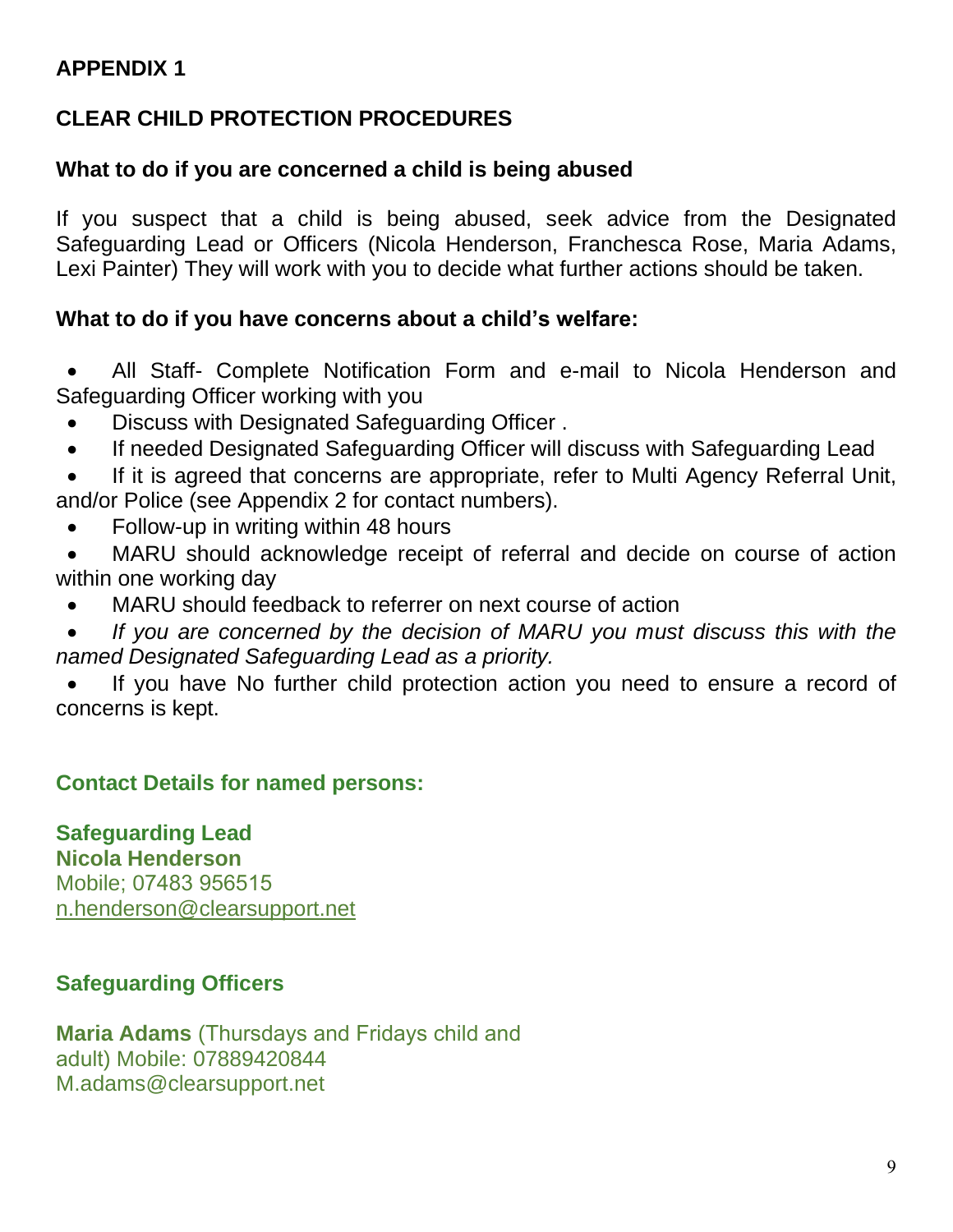**Nicola Henderson** (Monday, Tuesday, Wednesday, Thursday- Children and Young People) Mobile; 07780682527 [n.henderson@clearsupport.net](mailto:referrals@clearsupport.net)

**Lexi Painter** (Monday - Wednesday, Adults) Mobile: 07843 956519 l.painte[r@clearsupport.n](http://clearsupport.net/)et

**Nicola Henderson** (Monday-Wednesday, Children) Mobile; 07843 956515 n.henderson@clearsupport.net

Other Contacts **Chair of Trustees Sue Brown**  Landline: 01872 260442

### **CEO Carolyn Webster**  Mobile: 07585164384

1. Referral to MARU: [MultiagencyReferralUnit@cornwall.gcsx.gov.uk](mailto:MultiagencyReferralUnit@cornwall.gcsx.gov.uk) for secure e-mail or password protect your referral (See appendix 2 for guidance)

To contact the MARU in hours phone 0300 1231 116 and out of hours 01208 251300

2. Complete your initial reporting allegations or suspicions of abuse on the Clear Notification Form (see Appendix 3.)

**REMEMBER:** It is important that everyone in the organisation is aware that the person who first encounters a case of alleged or suspected abuse is not responsible for deciding if abuse has occurred. That is a task for the professional child protection agencies following a referral to them of concern about a child.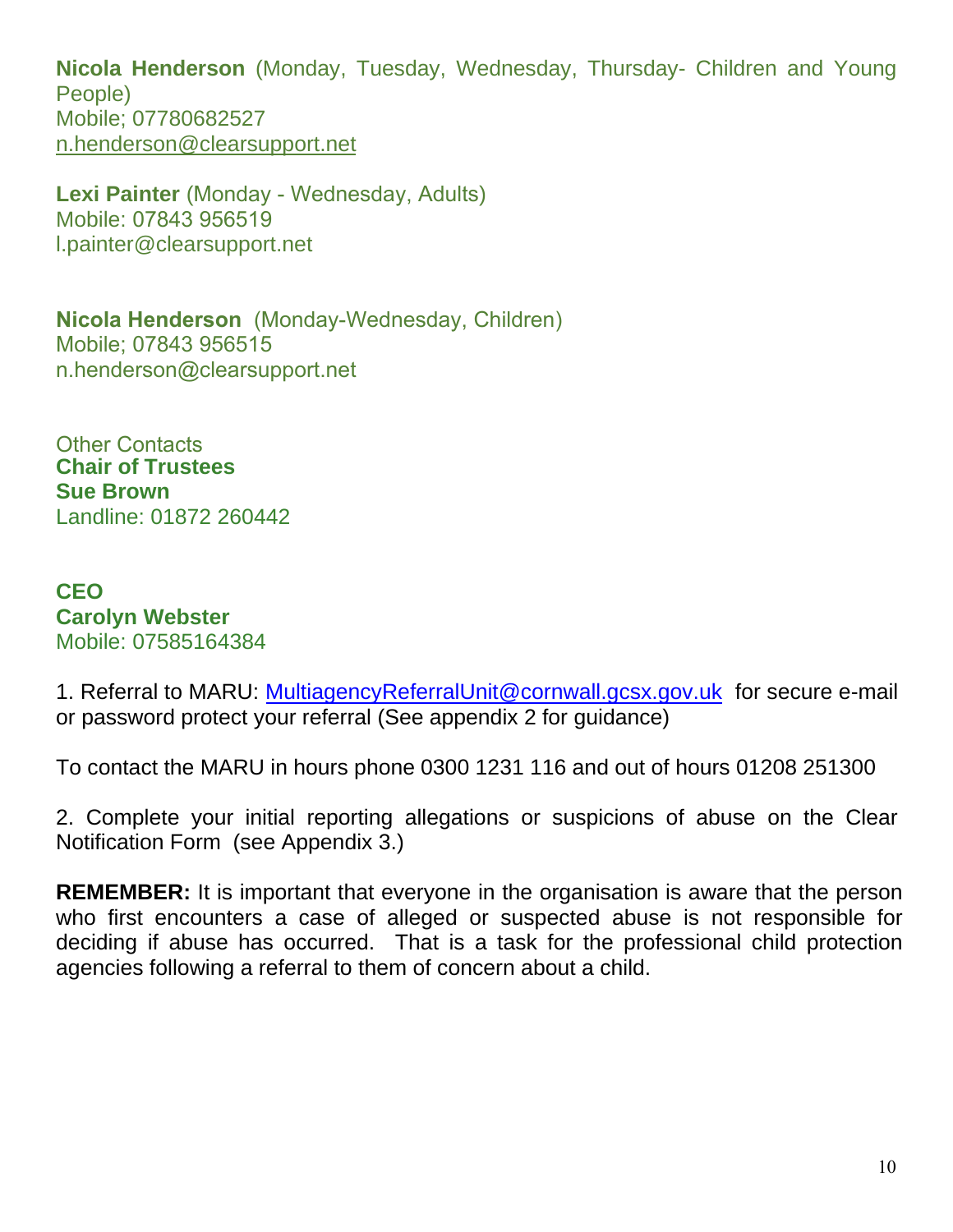## **APPENDIX 2**

# 2016 CORNWALL AND ISLES OF SCILLY safeguarding children board



inter-agency referral to Local AUTHORITY CHILDREN's Social Children Board notes

The Cornwall and Isles of Scilly Safeguarding Children Board has agreed that all contacts with the Multi Agency Referral Unit (MARU) within Cornwall should be made using the inter-agency referral form. The form is in line with the requirements of Working Together to Safeguard Children 2015 and local procedures for sharing information when you have concerns about the welfare or development of a child including Child Sexual exploitation. The following guidance is designed to explain when and how to use the form. There are additional guidance notes to support referrals in respect of Child Sexual Exploitation on the LSCB website alongside this form.

- 1. Please complete the form as fully as possible. The quality of information provided at the point of contact with specialist social work services is critical to safeguarding vulnerable children effectively. It is very important that full details of names, dates of birth, addresses and ethnicity are completed. Please indicate who has parental responsibility under the Children Act 1989. Ensure that you record the name of the social worker and details of all discussions, including any agreed actions in your own agency record.
- 2. To avoid delay if we need to contact you, please be specific about your contact details (including email address), especially if you work part-time or work from different locations at different times.
- 3. Wherever possible, the permission of parents/carers/children/young people (as appropriate to age and understanding) should have been sought before contacting the Multi Agency Referral Unit (MARU) and before a social worker discusses your concerns with any other agency. However, "this should only be done where such discussion and agreement seeking will not place a child at further risk of significant harm or prejudice enquiries under Section 47 of the Children Act 1989, or a police investigation".Where possible you may wish to fill in the form whilst with the family and obtain their signatures before sharing the information with the MARU. If parental permission is refused and you consider the child to be at risk of significant harm, the interests of the child must come first and therefore the referral must go ahead.Please ensure that you document the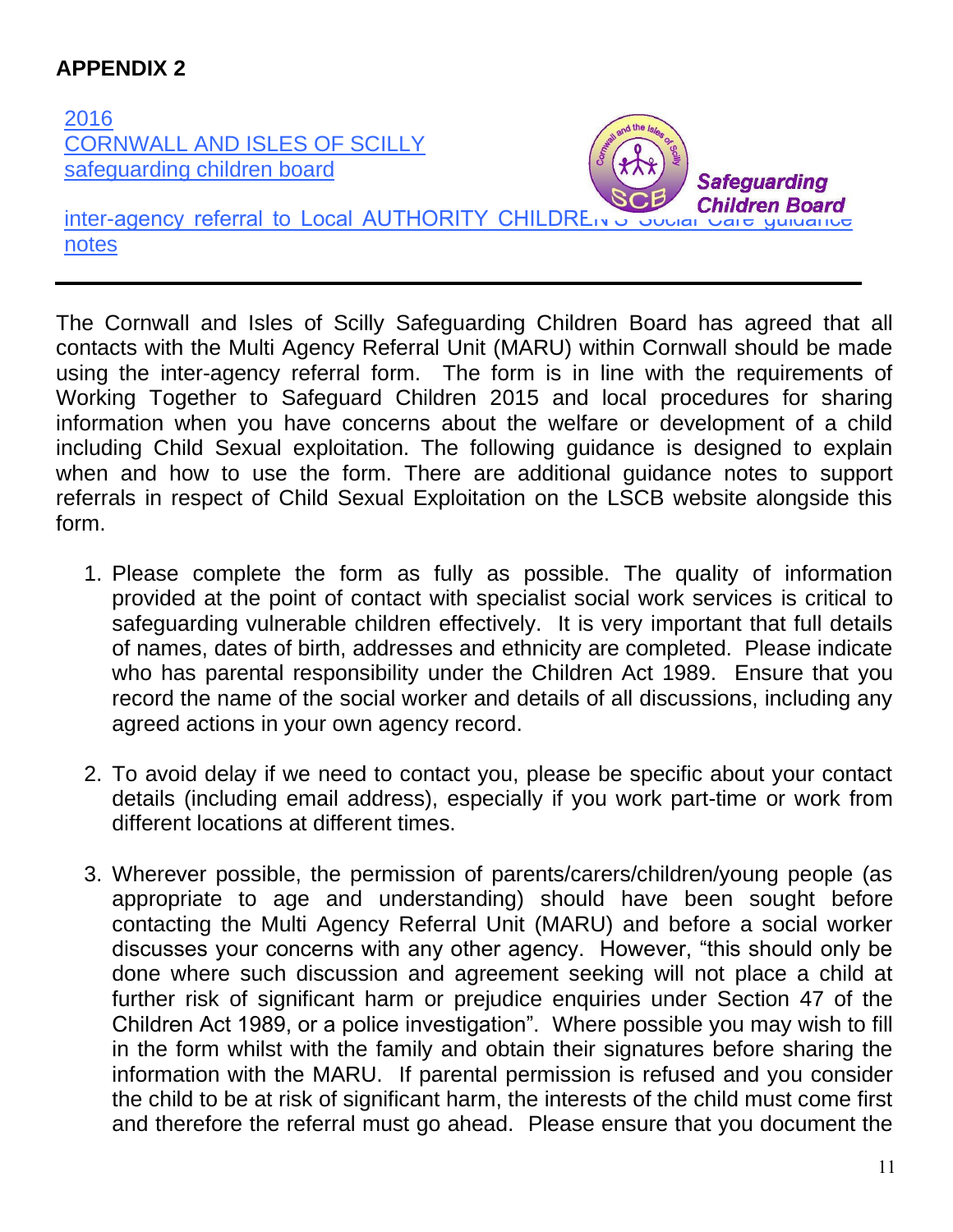reasons for your actions. If you are making the referral without the knowledge of the family, the MARU will need to discuss the situation with you before taking any further action.

- 4. By completing this referral form as comprehensively as possible, you will be helping the MARU to make an informed decision on further action within the requirements of Working Together 2015 and in line with the time scales set by the Framework for the Assessment of Children in Need and their Families (2000). You will also help determine the whether the level of need meets the threshold for statutory social work intervention. In particular, details of any work you have already done with the family, when you last saw them, and the child or young person, and specific information about what might need to change to help safeguard the child's welfare and development are essential. Whilst undertaking a CAF is not a prerequisite for making a referral (particularly when there is a risk of significant harm) this is best practice and if a CAF has already been undertaken it should be used and attached to support the referral to the MARU.
- 5. If you are making a referral because of child protection concerns, you will need to telephone the MARU without delay, (see details below) following up with this referral form, as soon as possible, but no later than within 48 hours (Working Together 2015).
- 6. On receipt and consideration of your referral, the MARU will give you feedback, confirmed in writing within two working days about the decision and within the limits of confidentiality, the actions being undertaken. If the referrer has not received an acknowledgement within three working days they should contact the local authority children social care again. Please note that wherever possible specialist social work services will use the information you share as a significant part of the initial assessment and therefore they may contact you to clarify the information you have provided.
- 7. If you are not sure about what action to take or have any difficulties or queries, please do not hesitate to contact your own Child Protection Advisor, such as a designated teacher, named or designate practitioner or the MARU advice line.
- 8. To contact the MARU in hours phone 0300 1231 116 and out of hours 01208 251300
- 9. Cornwall Council takes matters of data protection very seriously and is currently developing an on-line secure form through which referrals to the MARU can be made. In the meantime, if the information you are submitting is very sensitive and you have concerns about sending it via email, please contact [cyber-](mailto:cyber-safety@cornwall.gov.uk)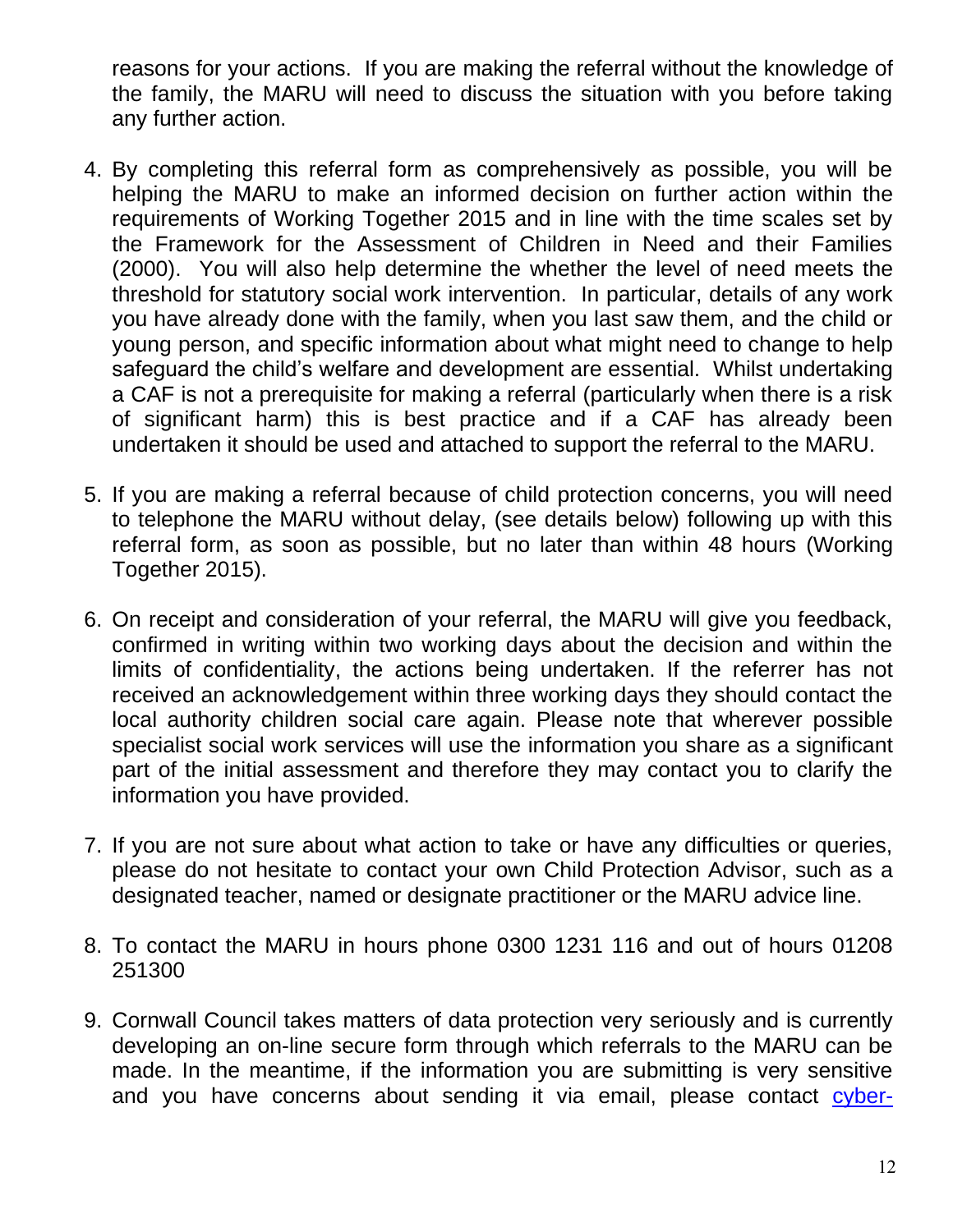[safety@cornwall.gov.uk](mailto:cyber-safety@cornwall.gov.uk) where other channels may be discussed and offered to you

John Clements Independent Chair Cornwall and Isles of Scilly Safeguarding Children Board

June 2016